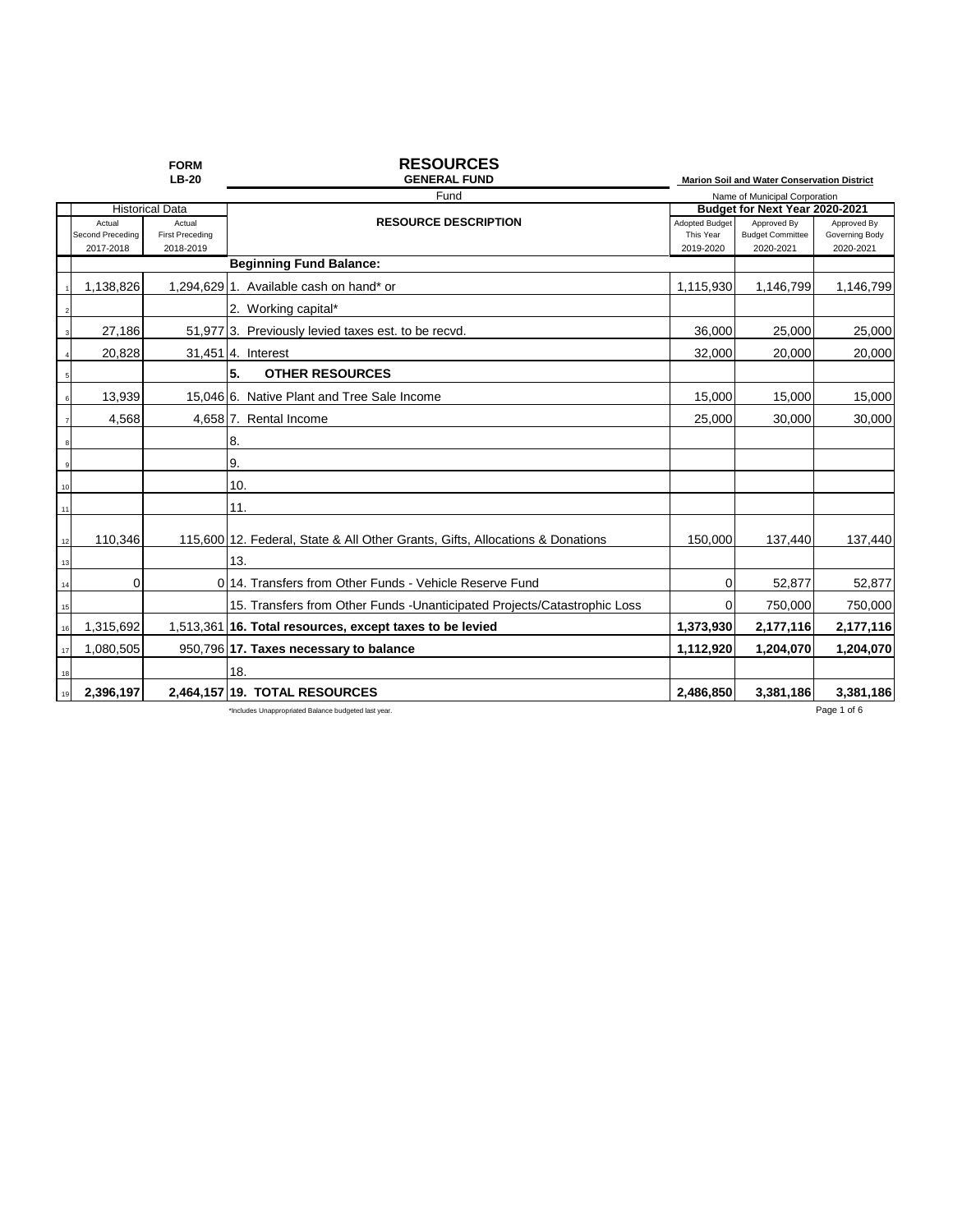### **FORM DETAILED EXPENDITURES**

|                               | <b>LB31</b>                         | <b>GENERAL FUND</b>                                                       |                               | <b>Marion Soil and Water Conservation District</b> |                             |
|-------------------------------|-------------------------------------|---------------------------------------------------------------------------|-------------------------------|----------------------------------------------------|-----------------------------|
|                               |                                     | Name of Fund                                                              | Name of Municipal Corporation |                                                    |                             |
|                               | <b>Historical Data</b>              |                                                                           |                               | Budget for Next Year 2020-2021                     |                             |
| Actual                        | Actual                              | <b>EXPENDITURE DESCRIPTION</b>                                            | <b>Adopted Budget</b>         | Approved By                                        | Approved By                 |
| Second Preceding<br>2017-2018 | <b>First Preceding</b><br>2018-2019 |                                                                           | This Year<br>2019-2020        | <b>Budget Committee</b><br>2020-2021               | Governing Body<br>2020-2021 |
|                               |                                     | Full Time Equivalent Employees (FTE)                                      | 9.25                          | 9                                                  | 9                           |
|                               |                                     | <b>1. PERSONNEL SERVICES</b>                                              |                               |                                                    |                             |
| 402,755                       |                                     | 492,760 2. Wages                                                          | 570,000                       | 570,000                                            | 570,000                     |
| 34,104                        |                                     | 41,723 3. Social Security/Unemployment/Workers Comp.                      | 53,625                        | 46,000                                             | 46,000                      |
| 0                             |                                     | 0 <sup>4</sup> . Compensated Absences (Vacation/Comp. Time)               | 35,000                        | 35,000                                             | 35,000                      |
|                               |                                     | 5. Health, Dental, Other Types of Insurance Coverages (i.e.Short or Long- |                               |                                                    |                             |
| 78,180                        |                                     | 105,275 term Disability, Accident etc.)                                   | 125,000                       | 125,000                                            | 125,000                     |
| 25,737                        |                                     | 30.789 6. Retirement                                                      | 42,000                        | 42,000                                             | 42,000                      |
| 2,087                         |                                     | 2,070 7. Life Insurance                                                   | 3,500                         | 2,500                                              | 2,500                       |
| 500                           |                                     | 08. Personnel Awards                                                      | 5,000                         | 5,000                                              | 5,000                       |
| 532                           |                                     | 0.9. 125 Cafeteria Plan Expenses/Additional Insurances/Coverages          | 12,000                        | 12,000                                             | 12,000                      |
| 543.894                       |                                     | 672.617 10. TOTAL PERSONNEL SERVICES                                      | 846,125                       | 837,500                                            | 837,500                     |
|                               |                                     | <b>11. MATERIALS AND SERVICES</b>                                         |                               |                                                    |                             |
| 14,505                        |                                     | 9,050 12. Professional Services                                           | 40,000                        | 40,000                                             | 40,000                      |
| 57,152<br>13                  |                                     | 35.688113. Contracted Services                                            | 125,000                       | 125,000                                            | 125,000                     |
| 6,517<br>14                   |                                     | 6,582 14. Annual Meeting & Report                                         | 7,000                         | 7,000                                              | 7,000                       |
| 4.222<br>15                   |                                     | 5,716 15. Staff and Director Travel and Training                          | 9.000                         | 4,500                                              | 4,500                       |
| 10,086                        |                                     | 12,038 16. Organizational Dues and Subscriptions                          | 13,000                        | 13,000                                             | 13,000                      |
| 185,336<br>17                 |                                     | 191,336 17. Office Rent/Maintenance & Office Leasing Realtor Commissions  | 197,336                       | 203,336                                            | 203,336                     |
| 3,443<br>18                   |                                     | 2,925 18. Telephone and Cell Phones and Security System                   | 4,500                         | 5,500                                              | 5,500                       |
| 16,690                        |                                     | 17,234 19. Insurance & Fidelity Bond                                      | 20,000                        | 22,000                                             | 22,000                      |
| 12,410<br>20                  |                                     | 13,489 20. Computer System Monthly Maintenance                            | 15,500                        | 15,500                                             | 15,500                      |
| 5,850<br>21                   |                                     | 3.500 21. Audit                                                           | 3,500                         | 3,750                                              | 3,750                       |
| 5,970<br>22                   |                                     | 12,947 22. Office Supplies and Janitorial Supplies                        | 10,000                        | 10,000                                             | 10,000                      |
| 1,409<br>23                   |                                     | 1,326 23. Postage                                                         | 3.000                         | 3,000                                              | 3,000                       |
| $\Omega$<br>24                |                                     | 113 24. Reference Books                                                   | 200                           | 200                                                | 200                         |
| 2,609<br>25                   |                                     | 2,497 25. Large Job Printing/Copying                                      | 5,000                         | 3,000                                              | 3,000                       |
| 1,939<br>26                   |                                     | $1,444$ 26. DSL Internet                                                  | 2,500                         | 2,000                                              | 2,000                       |
| 2,578<br>27                   |                                     | 2,832 27. Equipment Rental/Lease                                          | 3,500                         | 3,500                                              | 3,500                       |
| 2,611<br>28                   |                                     | 3,088 28. Vehicle Maintenance Expense                                     | 4,000                         | 3,000                                              | 3,000                       |
| 290<br>29                     |                                     | 0 29. Field Supplies                                                      | 900                           | 900                                                | 900                         |
| 333,617<br>30                 |                                     | 321,807 30. SUB-TOTAL OPERATIONS MATERIAL AND SERVICES                    | 463,936                       | 465,186                                            | 465,186                     |

Page 2 of 6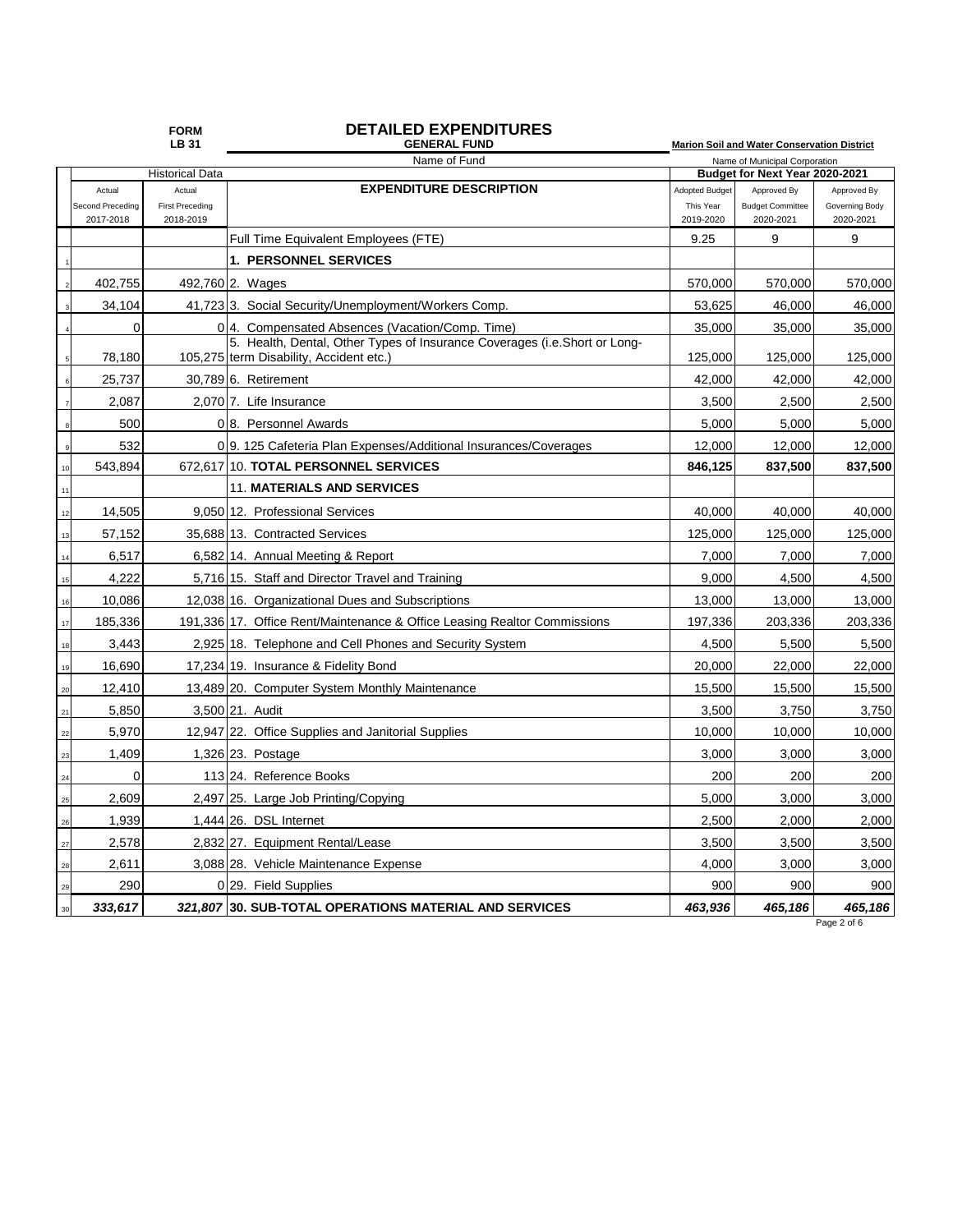|             |                  | <b>FORM</b>            | <b>DETAILED EXPENDITURES</b>                                             |                       |                                                                 |                |
|-------------|------------------|------------------------|--------------------------------------------------------------------------|-----------------------|-----------------------------------------------------------------|----------------|
|             |                  | LB 31                  | <b>GENERAL FUND</b>                                                      |                       | <b>Marion Soil and Water Conservation District</b>              |                |
|             |                  | <b>Historical Data</b> | Name of Fund                                                             |                       | Name of Municipal Corporation<br>Budget for Next Year 2020-2021 |                |
|             | Actual           | Actual                 | <b>EXPENDITURE DESCRIPTION</b>                                           | <b>Adopted Budget</b> | Approved By                                                     | Approved By    |
|             | Second Preceding | <b>First Preceding</b> |                                                                          | This Year             | <b>Budget Committee</b>                                         | Governing Body |
|             | 2017-2018        | 2018-2019              |                                                                          | 2019-2020             | 2020-2021                                                       | 2020-2021      |
|             |                  |                        | <b>Conservation Program Expenses</b>                                     |                       |                                                                 |                |
|             | $\mathbf 0$      |                        | 011. Conservation Projects/Special Projects Grant Program                | 60,000                | 67,500                                                          | 67,500         |
|             | 15,864           |                        | 14,718 2. Educational Projects/CLEAR Grant Program                       | 20,000                | 20,000                                                          | 20,000         |
|             | 6,100            |                        | 12,600 3. Sponsorship/Support of Local Community Events                  | 15,000                | 15,000                                                          | 15,000         |
|             | 53,175           |                        | 190,991 4. Cost Share Grant Program-Landowner Assistance Program         | 210,000               | 260,000                                                         | 260,000        |
|             | 9,479            |                        | 9,956 5. Native Plant and Tree Sale Expenses                             | 11,500                | 11,500                                                          | 11,500         |
|             | 3,330            |                        | 3,330 6. Student Scholarships (Profit from Plant Sale)                   | 3,500                 | 3,500                                                           | 3,500          |
|             | 47,164           |                        | 14,410 7. Grant Expenses-Materials & Services                            | 50,000                | 50,000                                                          | 50,000         |
|             | 2,650            |                        | 3,884 8. Educational Expenses Supplies & Materials                       | 15,000                | 5,000                                                           | 5,000          |
|             | 6,992            |                        | 12,835 9. Marketing/Public Relations/Community Outreach Expenses         | 30,000                | 37,500                                                          | 37,500         |
| 10          | 5,000            |                        | 5,000 10. Invasive Species Program Expenses                              | 20,000                | 30,000                                                          | 30,000         |
| 11          | 0                |                        | 0 11. Backyard Habitat Improvement Program Expenses                      | 10,000                | 10,000                                                          | 10,000         |
| 12          | 0                |                        | 0 12. Stream Team Program Expenses                                       | 0                     | 0                                                               | 0              |
| 13          | 30,349           |                        | 57.326 13. Awarded Funds from Previous Year Landowner Assistance Program | 101,789               | 206,000                                                         | 206,000        |
| 14          | 0                |                        | 5,288 14. Grant Match Funds for Watershed Councils/Other Entities        | 37,500                | 12,500                                                          | 12,500         |
|             | $\Omega$         |                        | 0 15. Conservation Cover Crop Program                                    | 37,500                | 45,000                                                          | 45,000         |
| 15          | 180,103          |                        | 330,338 16. SUB-TOTAL CONSERVATION PROGRAMS MATERIALS/SERVICES           | 621,789               | 773,500                                                         | 773,500        |
| 16          | 513,720          |                        | 652,145 17. TOTAL OPERATIONS & CONSERVATION MATERIALS & SERVICES         | 1,085,725             | 1,238,686                                                       | 1,238,686      |
| 17          |                  |                        | 18.                                                                      |                       |                                                                 |                |
| 18          |                  |                        | <b>19. CAPITAL OUTLAY</b>                                                |                       |                                                                 |                |
| 19          | 3,954            |                        | 1,823 20. Office Equipment/Furniture/Computer-Hardware & Software        | 10,000                | 10,000                                                          | 10,000         |
| $20\,$      |                  |                        | 21.                                                                      |                       |                                                                 |                |
| 21          | 3,954            |                        | 1,823 22. TOTAL CAPITAL OUTLAY                                           | 10,000                | 10,000                                                          | 10,000         |
| 22          |                  |                        | 23.                                                                      |                       |                                                                 |                |
| 23          | $\mathbf 0$      |                        | 0 24. DEBT SERVICE FUND                                                  |                       |                                                                 |                |
| 24          |                  |                        | 25.                                                                      |                       |                                                                 |                |
| $\bf 25$    | 0                |                        | 0126. CONTINGENCIES                                                      | 195,000               | 195,000                                                         | 195,000        |
| 26          |                  |                        | 27.                                                                      |                       |                                                                 |                |
| 27          | $\mathbf 0$      |                        | 0 28. TRANSFERS TO OTHER FUNDS                                           |                       |                                                                 |                |
|             |                  |                        | 29.                                                                      |                       |                                                                 |                |
| 28<br>29    | 40,000           |                        | 50,000 30. Transfer to Unanticipated Projects & Catastrophic Loss Fund   | 0                     | 0                                                               | 0              |
| $_{\rm 30}$ |                  |                        | 31. Transfer to Building Reserve Fund                                    | 0                     | 750,000                                                         | 750,000        |
|             |                  |                        |                                                                          |                       |                                                                 |                |
| 31          |                  |                        | 32.                                                                      |                       |                                                                 |                |
| $^{\rm 32}$ |                  |                        | 33.                                                                      |                       |                                                                 |                |
| 33          |                  |                        | 34.                                                                      |                       |                                                                 |                |
| 34          | 40,000           |                        | 50,000 35. TOTAL TRANSFERS & CONTINGENCIES                               | 195,000               | 945,000                                                         | 945,000        |
| $35\,$      | 1,101,568        |                        | 1,376,585 36. Total Expenditures                                         | 2,136,850             | 3,031,186                                                       | 3,031,186      |
| 36          | 0                |                        | 037. Unappropriated Ending Fund Balance                                  | 350,000               | 350,000                                                         | 350,000        |
| 37          | 1,101,568        |                        | 1,376,585 38. TOTAL REQUIREMENTS                                         | 2,486,850             | 3,381,186                                                       | 3,381,186      |

Page 3 of 6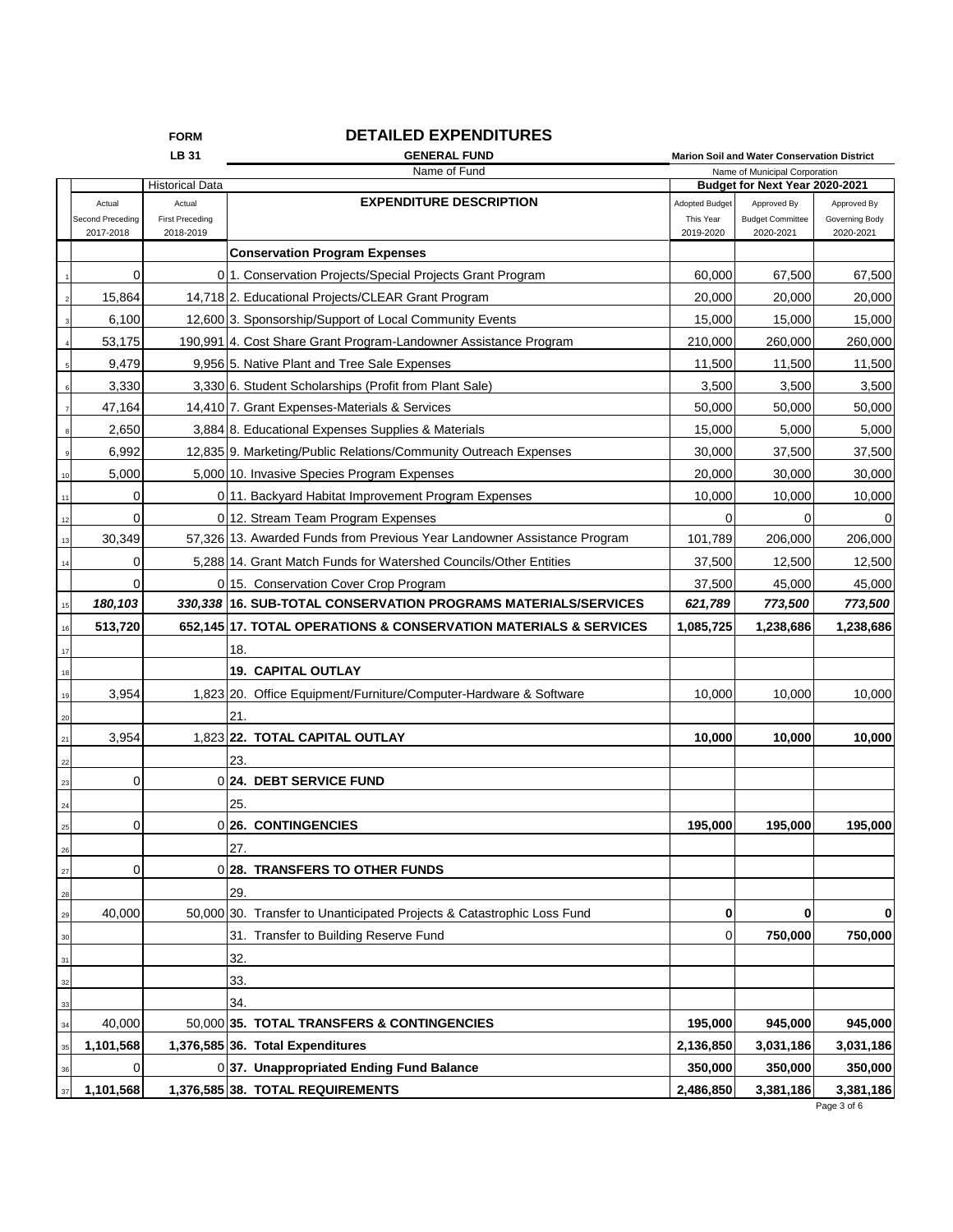#### **FORM LB-11 RESERVE FUND**

# Number 030712B on March 7, 2012 **RESOURCE AND REQUIREMENTS**<br>
for the following specified purposes:<br>
Review Year 2020

This fund is authorized and established by resolution / ordinance  $\blacksquare$  Year this reserve fund will be reviewed to be continued or abolished.

for the following specified purposes: Unanticipated Projects and

Catastrophic Loss

**UNANTICIPATED PROJECTS, CATASTROPHIC LOSS RESERVE FUND Marion Soil and Water Conservation District**

|    |                  |                        | Name of Fund<br>Name of Municipal Corporation        |                       |                                |                |
|----|------------------|------------------------|------------------------------------------------------|-----------------------|--------------------------------|----------------|
|    |                  |                        |                                                      |                       | Budget for Next Year 2020-2021 |                |
|    | Actual           | Actual                 | <b>DESCRIPTION</b>                                   | <b>Adopted Budget</b> | Approved By                    | Approved By    |
|    | Second Preceding | <b>First Preceding</b> | <b>RESOURCE AND REQUIREMENTS</b>                     | This Year             | <b>Budget Committee</b>        | Governing Body |
|    | 2017-2018        | 2018-2019              | <b>RESOURCES</b>                                     | 2019-2020             | 2020-2021                      | 2020-2021      |
|    |                  |                        | <b>Beginning Fund Balance:</b>                       |                       |                                |                |
|    | 899,364          | 960,1921.              | Cash on hand* or                                     | 1,041,319             | 1,099,319                      | 1,099,319      |
|    |                  |                        | 2. Working capital *                                 |                       |                                |                |
|    |                  |                        | 3. Previously levied taxes estimated to be received  |                       |                                |                |
|    |                  |                        | Earning from temporary investments<br>4.             |                       |                                |                |
|    | 40,000           |                        | 50,000 5. Transferred from Genral Fund               | $\Omega$              | $\Omega$                       | $\mathbf 0$    |
|    |                  |                        | <b>Federal and Local Grants</b><br>6.                |                       |                                |                |
|    | 20,828           | $31,451$ 7.            | Interest income                                      | $\Omega$              | $\Omega$                       | $\mathbf 0$    |
|    |                  |                        | 8.<br>Miscellaneous income                           | $\Omega$              | $\Omega$                       | $\Omega$       |
|    | 0                |                        | 09. Total resources, except taxes to be levied       | 1,041,319             | 1,099,319                      | 1,099,319      |
| 10 | 0                |                        | 0 10. Taxes necessary to balance                     |                       |                                |                |
| 11 |                  |                        | 11. Taxes collected in year levied                   |                       |                                |                |
| 12 | 960,192          |                        | 1,041,643 12 TOTAL RESOURCES                         | 1,041,319             | 1,099,319                      | 1,099,319      |
|    |                  |                        | <b>REQUIREMENTS</b>                                  |                       |                                |                |
|    | 0                |                        | 01. Unanticipated Projects                           | $\mathbf 0$           | $\Omega$                       | $\Omega$       |
|    | $\Omega$         |                        | 0 2. Catastrophic Loss                               | $\Omega$              | 349,319                        | 349,319        |
|    |                  |                        | 3. Transfer to General Fund                          | $\Omega$              | 750.000                        | 750,000        |
|    |                  |                        | 4.                                                   |                       |                                |                |
|    |                  |                        | 5.                                                   |                       |                                |                |
|    |                  |                        | 6.                                                   |                       |                                |                |
|    |                  |                        | 7.                                                   |                       |                                |                |
|    |                  |                        | 8.                                                   |                       |                                |                |
|    |                  |                        | 9.                                                   |                       |                                |                |
|    |                  |                        | 10 <sub>1</sub>                                      |                       |                                |                |
|    |                  |                        | 11.                                                  |                       |                                |                |
| 12 |                  |                        | 12.                                                  |                       |                                |                |
| 13 |                  |                        | 13.                                                  |                       |                                |                |
| 14 |                  |                        | 14                                                   |                       |                                |                |
| 15 | 0                |                        | 0115 TOTAL TRANSFER TO GENERAL FUND                  | $\Omega$              | 750,000                        | 750,000        |
| 16 | $\Omega$         |                        | 016. RESERVED FOR FUTURE EXPENDITURES                | $\Omega$              | $\Omega$                       | $\Omega$       |
| 17 | 960,192          |                        | 1,041,643 17. TOTAL REQUIREMENTS                     | 1,041,319             | 1,099,319                      | 1,099,319      |
|    |                  |                        | *Includes Unappropriated Balance budgeted last year. |                       |                                | Page 4 of 6    |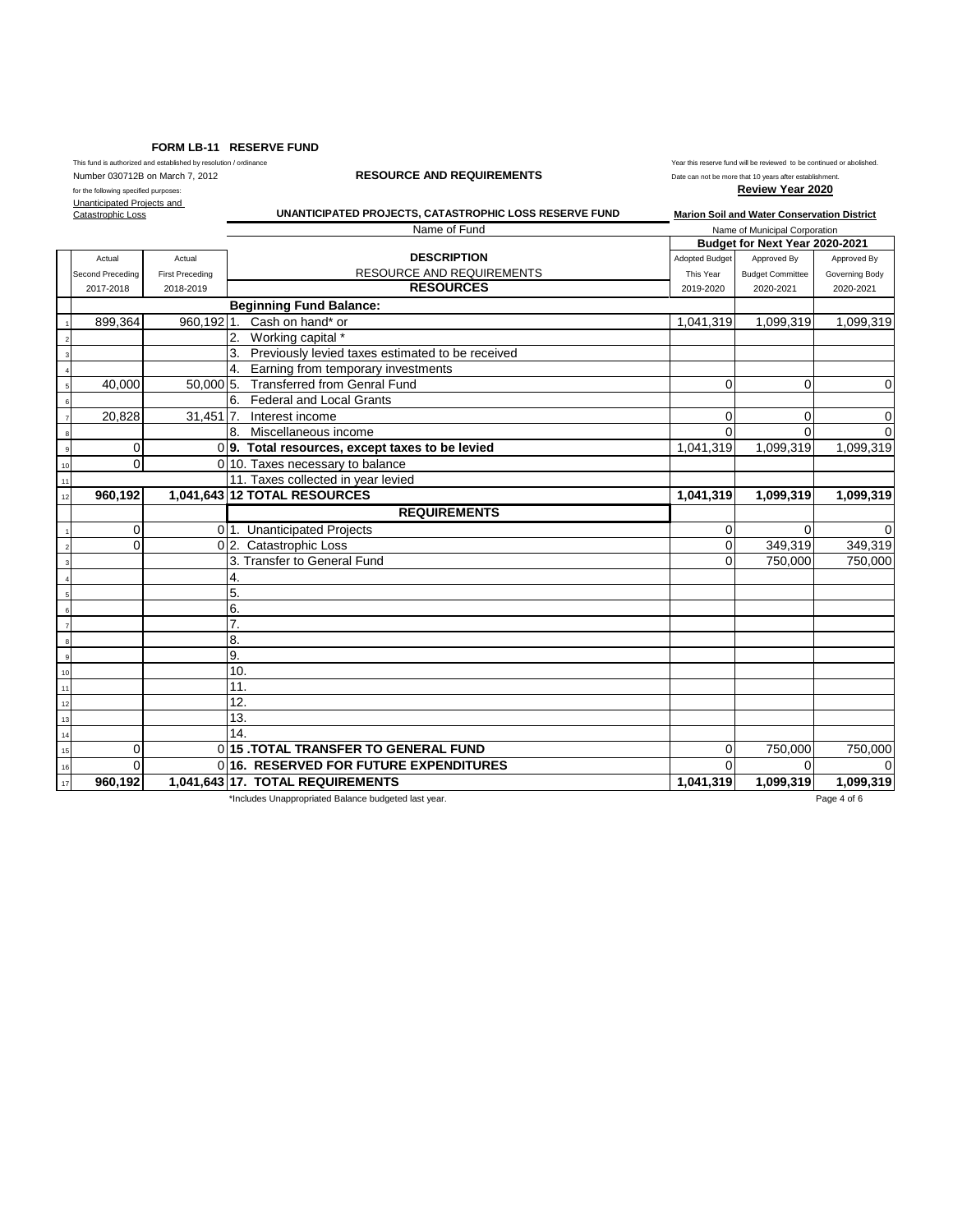**RESERVE FUND**

**FORM LB-11**<br>This fund is authorized and established by resolution

| This fund is authorized and established by resolution / ordinance<br><b>RESOURCE AND REQUIREMENTS</b><br>Number 060601 on June 6, 2001 for t |                  | Year this reserve fund will be reviewed to be continued or abolished<br>Date can not be more that 10 years after establishment. |                                                             |                                             |                               |                |  |
|----------------------------------------------------------------------------------------------------------------------------------------------|------------------|---------------------------------------------------------------------------------------------------------------------------------|-------------------------------------------------------------|---------------------------------------------|-------------------------------|----------------|--|
| for the following specified purposes:                                                                                                        |                  |                                                                                                                                 |                                                             | <b>Review Year 2020</b>                     |                               |                |  |
| To purchase vehicles to conduct Distri                                                                                                       |                  |                                                                                                                                 | <b>VEHICLE RESERVE FUND</b>                                 | Marion Soil and Water Conservation District |                               |                |  |
|                                                                                                                                              |                  |                                                                                                                                 | Name of Fund                                                |                                             | Name of Municipal Corporation |                |  |
|                                                                                                                                              |                  |                                                                                                                                 |                                                             | Budget for Next Year 2020-2021              |                               |                |  |
|                                                                                                                                              | Actual           | Actual                                                                                                                          | <b>DESCRIPTION</b>                                          | <b>Adopted Budget</b>                       | Approved By                   | Approved By    |  |
|                                                                                                                                              | Second Preceding | <b>First Preceding</b>                                                                                                          | RESOURCE AND REQUIREMENTS                                   | This Year                                   | <b>Budget Committee</b>       | Governing Body |  |
|                                                                                                                                              | 2017-2018        | 2018-2019                                                                                                                       | <b>RESOURCES</b>                                            | 2019-2020                                   | 2020-2021                     | 2020-2021      |  |
|                                                                                                                                              |                  |                                                                                                                                 | <b>Beginning Fund Balance:</b>                              |                                             |                               |                |  |
|                                                                                                                                              | 104,765          |                                                                                                                                 | 104,765 1. 8-1301 Cash on hand* or                          | 74,703                                      | 52,877                        | 52,877         |  |
|                                                                                                                                              |                  |                                                                                                                                 | 2. Working capital *                                        |                                             |                               |                |  |
|                                                                                                                                              |                  |                                                                                                                                 | 3. Previously levied taxes estimated to be received         |                                             |                               |                |  |
|                                                                                                                                              |                  |                                                                                                                                 | 4. Earning from temporary investments                       |                                             |                               |                |  |
|                                                                                                                                              |                  |                                                                                                                                 | 5. Transferred from other funds                             | $\Omega$                                    |                               |                |  |
|                                                                                                                                              |                  |                                                                                                                                 | 6.<br><b>Federal and Local Grants</b>                       |                                             |                               |                |  |
| $\overline{7}$                                                                                                                               |                  |                                                                                                                                 | 7 <sub>1</sub><br>Intetest income                           |                                             |                               |                |  |
|                                                                                                                                              |                  |                                                                                                                                 | 8. Miscellaneous income                                     |                                             |                               |                |  |
|                                                                                                                                              | 104.765          |                                                                                                                                 | 104,765 9. Total resources, except taxes to be levied       | 74,703                                      | 52,877                        | 52,877         |  |
| 10                                                                                                                                           |                  |                                                                                                                                 | 10. Taxes necessary to balance                              |                                             |                               |                |  |
| 11                                                                                                                                           |                  |                                                                                                                                 | 11. Taxes collected in year levied                          |                                             |                               |                |  |
| 12                                                                                                                                           | 104,765          |                                                                                                                                 | 104,765 12. TOTAL RESOURCES                                 | 74,703                                      | 52,877                        | 52,877         |  |
|                                                                                                                                              |                  |                                                                                                                                 | <b>REQUIREMENTS</b>                                         |                                             |                               |                |  |
|                                                                                                                                              |                  |                                                                                                                                 | $\mathbf 1$                                                 |                                             |                               |                |  |
|                                                                                                                                              | $\Omega$         |                                                                                                                                 | 30,062 2. Purchase of Vehicle(s) and/or Vehicle Accessories | 22,000                                      | $\Omega$                      | 0              |  |
|                                                                                                                                              |                  |                                                                                                                                 | 3. Transfer to General Fund                                 | $\Omega$                                    | 52,877                        | 52,877         |  |
|                                                                                                                                              |                  |                                                                                                                                 | 4.                                                          |                                             |                               |                |  |
|                                                                                                                                              |                  |                                                                                                                                 | 5.                                                          |                                             |                               |                |  |
|                                                                                                                                              |                  |                                                                                                                                 | 6.                                                          |                                             |                               |                |  |
| $\overline{7}$                                                                                                                               |                  |                                                                                                                                 | 7.                                                          |                                             |                               |                |  |
| $\boldsymbol{8}$                                                                                                                             |                  |                                                                                                                                 | 8.                                                          |                                             |                               |                |  |
| $_{9}$                                                                                                                                       |                  |                                                                                                                                 | 9.                                                          |                                             |                               |                |  |
| 10                                                                                                                                           |                  |                                                                                                                                 | 10.                                                         |                                             |                               |                |  |
| 11                                                                                                                                           |                  |                                                                                                                                 | 11.                                                         |                                             |                               |                |  |
| 12                                                                                                                                           |                  |                                                                                                                                 | 12.                                                         |                                             |                               |                |  |
| 13                                                                                                                                           |                  |                                                                                                                                 | 13.                                                         |                                             |                               |                |  |
| 14                                                                                                                                           |                  |                                                                                                                                 | 14.                                                         |                                             |                               |                |  |
| 15                                                                                                                                           | $\Omega$         |                                                                                                                                 | 015. RESERVED FOR FUTURE EXPENDITURES                       | 52,703                                      | $\bf{0}$                      | 0              |  |
| 16                                                                                                                                           | 104.765          |                                                                                                                                 | 74.703 16. TOTAL REQUIREMENTS                               | 74.703                                      | 52.877                        | 52,877         |  |

\*Includes Unappropriated Balance budgeted last year. Page 5 of 6